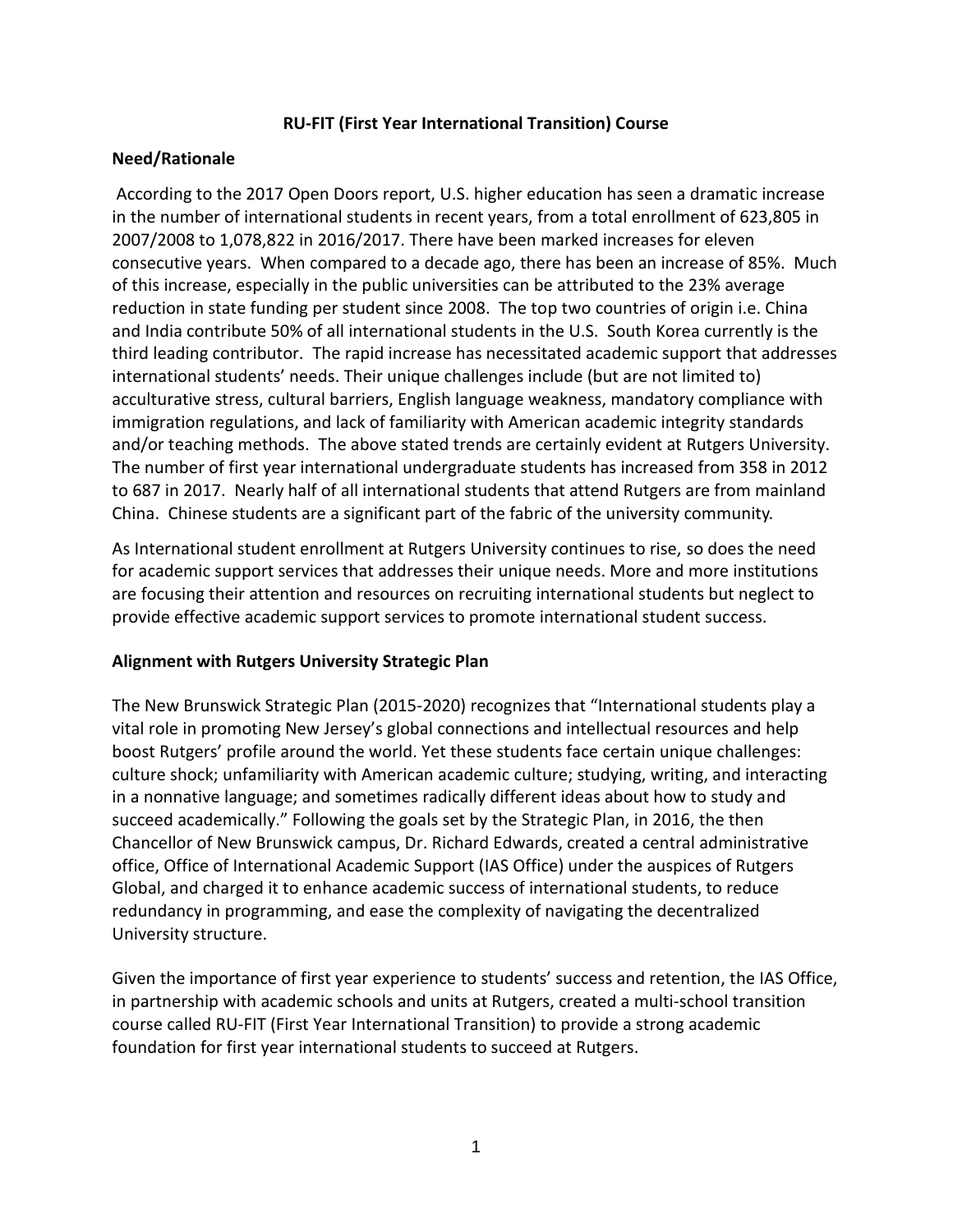### **Course Description**

RU-FIT is a one-credit course designed to aid international students in a successful transition to Rutgers University. This course aims to help students develop a foundation for a well-rounded college experience, connect students to Rutgers resources, promote engagement within and outside the classroom and communicate university expectations. RU-FIT is taught by Peer Leaders who are rising Junior and Senior students at the University and have demonstrated a commitment to first-year international student success. The Peer Leaders will also be required to take a three-credit pedagogy course offered by the Learning Centers. Finally the Peer Leaders will meet with RU-FIT Advisors on a weekly basis to review lesson plans and troubleshoot any problems or concerns. The ultimate goal of this transition course is to assure preparedness by assisting students to understand what it means to academically succeed at Rutgers.

In academic year 2018-2019, the course will be offered as a mandatory course for first year international students enrolled in School of Arts and Sciences, School of Engineering and School of Environmental and Biological Sciences, and serve over 500 students.

| <b>TOPICS</b>                                                            |
|--------------------------------------------------------------------------|
| Syllabus Review / Syllabus Workshop: Turning Syllabi into "Action Plans" |
| Learning Environments @ Rutgers                                          |
| Curricular and extra-curricular resources available for success          |
| <b>Matching Needs to Resources</b>                                       |
| Study smarter not harder                                                 |
| Academic Integrity                                                       |
| ESL / Cross-Cultural Communication                                       |
| Advising/                                                                |
| <b>Spring Schedules</b>                                                  |
| Growth Mindset $+$ Resiliency                                            |
| (Optimizing your potential)                                              |
| Gearing up for end of semester                                           |

Topics covered by the course include but are not limited to the following:

# **Course Goal and Learning Outcomes:**

Upon successfully completing this course, first year undergraduate students will have achieved the following learning outcomes: